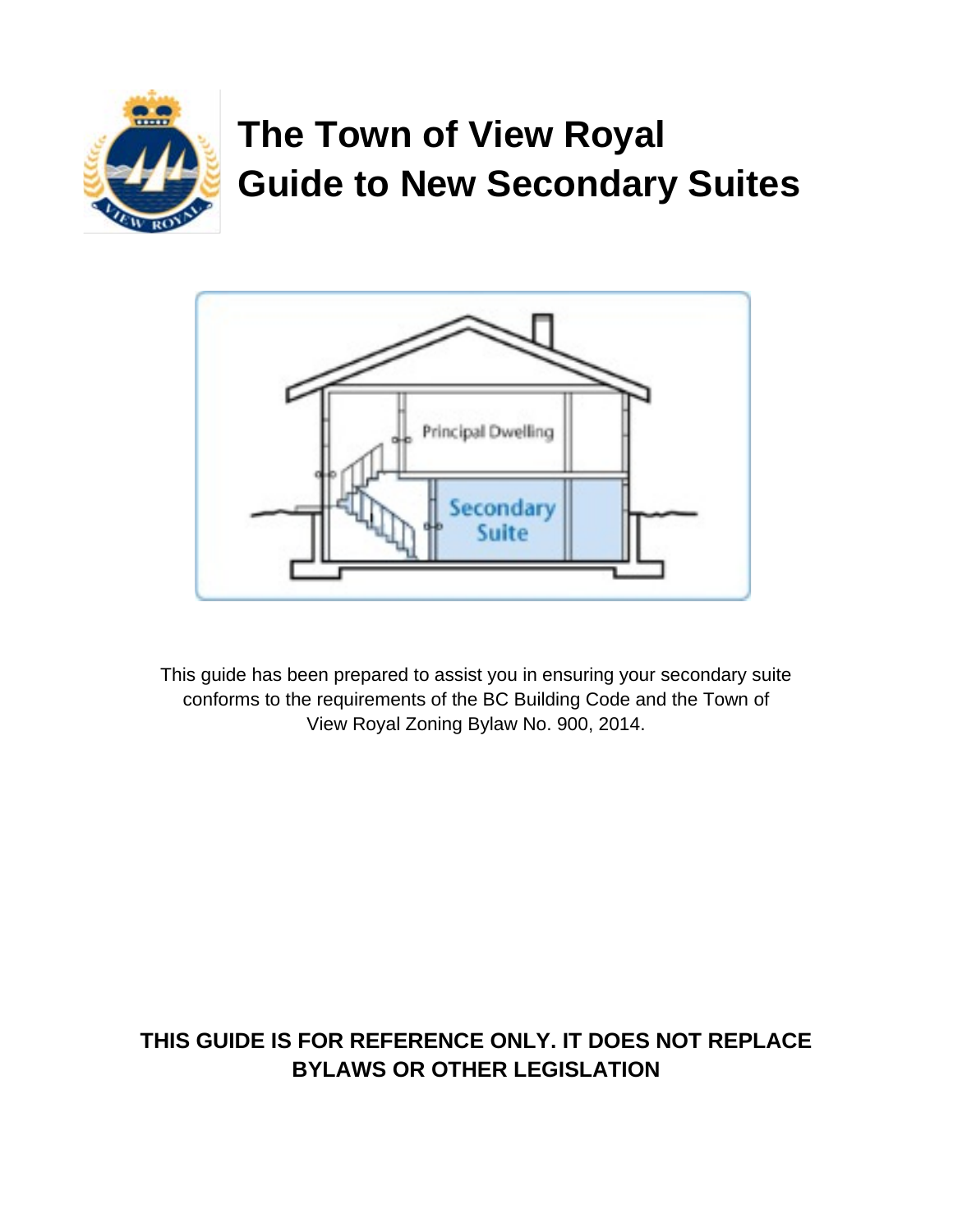## **What is a Secondary Suite?**

"Secondary Suite" means a secondary and subordinate *dwelling unit* that is entirely contained within, and is subordinate to, a *detached residential building* in accordance with Section 4.1 of this bylaw.

*(View Royal Zoning Bylaw No. 900, 2014)*

## **What are the requirements for a Secondary Suite?**

The Town of View Royal Zoning Bylaw establishes the following requirements for a property to have a suite:

- Meet the proper zoning requirements;
- The lot must be a minimum of 600 square meters;
- The suite is limited to 90 square meters or 40% of the floor area of the building, whichever is less. Measurements are taken from the midpoint of the wall that joins the suite with the principle dwelling;
- The owner must occupy either the suite or the principle dwelling;
- A Secondary Suite can only be located in the principle dwelling;
- The owner of every building wishing to use the building for a permitted secondary suite use must obtain an annual secondary suite permit in accordance with *Secondary Suite Bylaw No. 601, 2005*;
- The Building Inspector or Bylaw Enforcement Officer may conduct inspections for the purposes of this Section;
- Three **off street** parking spaces must be provided, but may not exceed 50 square meters in the front yard, and must meet the requirements set out in *Zoning Bylaw No. 900, 2014*.
- Only certain businesses can be operated in conjunction with a Secondary Suite. Please see a staff member for qualifying interests.

In addition to the requirements of the Zoning Bylaw, the suite must also meet the requirements of the British Columbia Building Code (Section 9.37 as well as clauses referred to from Section 9.37). The most common requirements of the Building Code are briefly explained below. Upon inspection, further Building Code requirements may be found. These will be explained to you at that time of initial inspection.

#### **Fire Safety:**

In order to restrict the spread of fire and smoke, and to ensure the occupants a safe exit from the building in an emergency, a fire separation must be constructed to separate the suite from the balance of the house. A fire separation is a vertical fire separation that has a fire-resistance rating of not less than 1 h and extends from the ground or lowermost assembly continuously through or adjacent to all storeys and spaces including service spaces of the separated portions

Examples of acceptable wall construction can be found at:

[http://free.bcpublications.ca/civix/document/id/public/bcbc2018/bcbc\\_2018dbp9rt](http://free.bcpublications.ca/civix/document/id/public/bcbc2018/bcbc_2018dbp9rt)

or you can contact the Building Official to discuss options.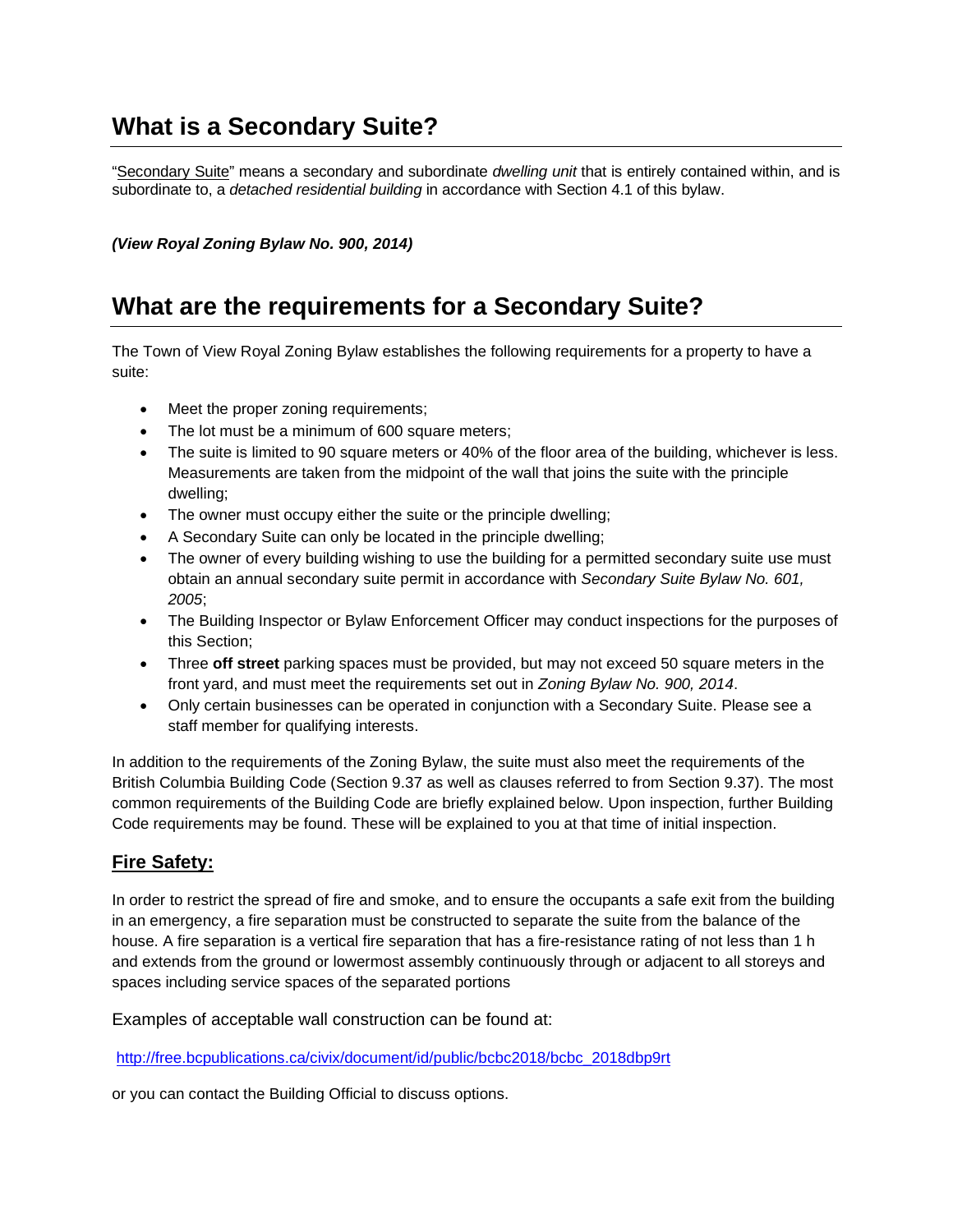#### **\*Note – "Type X" is a fire resistant type of drywall, not a brand name\***

Doors installed in walls that require a fire resistance rating must be a 45 mm solid core wood door mounted in a wood frame not less than 38 mm in thickness, or have a fire protection rating of 20 minutes. The door must have a maximum clearance of 6mm on the bottom and 3 mm on the top and sides. All other openings in a fire separation are required to be tightly fitted.

#### **Sound Transmission:**

Controlling sound transmission is important to occupant health and well-being. The separation between a secondary suite and the other dwelling unit within a house has a reduced apparent sound transmission class (ASTC 40 from 47) and reduced sound transmission class (STC 43 from 50). There is an additional option in lieu of a rating of a prescriptive assembly that is considered acceptable. Sound resistance can be further improved by selecting furnishings and finishing materials that absorb sound such a carpet.

#### **Safe Exiting:**

*Doors:* The Secondary Suite and the main house must each have at least one exit door that is at least 800 mm wide and 1980mm high. The door must be equipped with an approved deadbolt lock. The door must also have a door viewer unless there is transparent window in the door or in a sidelight. The doors must swing inward.

*Shared Egress Facilities:* Exit corridors, stairways or exterior passageways shared by the Suite and the principle dwelling, must be at least 865 mm wide. It must be possible to travel from the Suite door in opposite directions to two separate exits; a proper sized window can be included as an exit (see below). Please note that special precautions must be taken if an exit from one unit passes a window from the other unit.

*Bedroom Windows:* Each bedroom must have a window, which opens to the outside, to provide a second means of escape in case of fire. The window opening must be a minimum of .35 square meters in area with no dimension less than 380mm.The window must be able to open from the inside without any special tools or knowledge. Security bars are not permitted. For openings into a window well, please see 9.7.1.3 of the BC Building Code or speak with a Building Official.

#### **Minimum Height Requirement:**

9.36.2 of the British Columbia Building Code requires the minimum height of a Secondary Suite to be 2 meters.

#### **Smoke Alarms:**

Smoke alarms are required in every bedroom, in a location between the bedrooms and the remainder of the unit and within the principle dwelling. They are to be hard-wired, interconnected and photo-electric.

#### **Interconnected Mechanical Systems:**

No forced air or ducted heating systems are permitted between the suite and the principle dwelling unless the proper fire rated dampers are in place. The most common practice is to heat the suite with electric baseboard heaters. Also to note, central vacuum systems are not allowed to be interconnected between the units.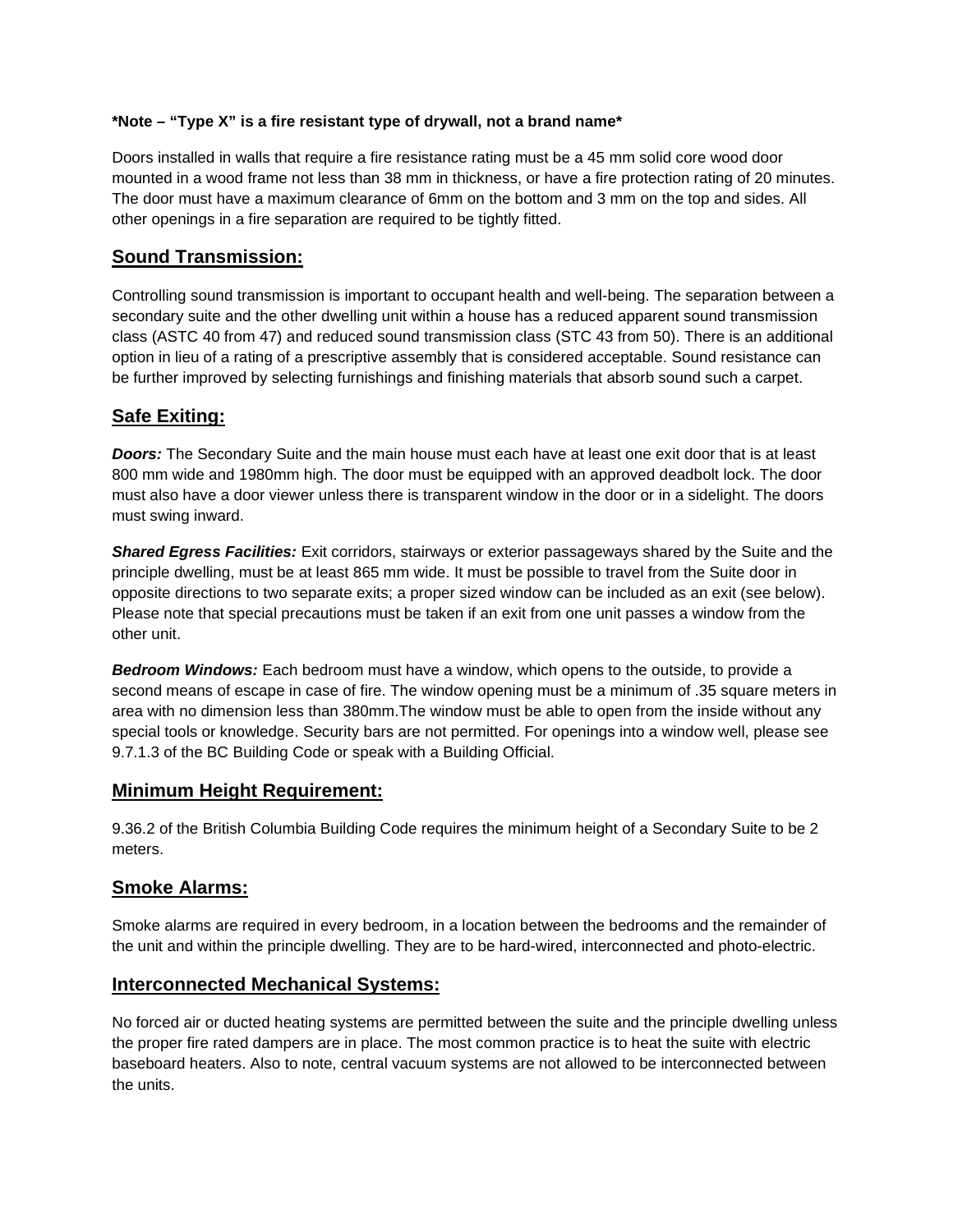#### **Ventilation:**

The BC Building Code requires that each bathroom and kitchen be equipped with an exhaust fan vented to the exterior. Also note that a fan must be intermittent, for two 4-hour periods daily or run continuously. Generally a bathroom that is located furthest from the bedrooms is an ideal place for it. A fresh air intake is required if the Suite contains any fuel fired appliances like a hot water tank or fireplace.

#### **Plumbing:**

Each dwelling unit is required to be provided with a kitchen sink, a bathtub or shower, a bathroom sink and a water closet. Each unit must be provided with a potable water system. New builds will require a separated shut off for the water system so the main dwelling and suite will not be affected if there is an issue in either.

Additional plumbing fixtures installed to accommodate a Secondary Suite will affect the operation and performance of existing fixtures in other areas of the dwelling. Drainage, venting and water systems must meet Plumbing Code requirements to ensure that an acceptable level of performance is maintained throughout the dwelling. Upgrades to water lines may be required.

*Note: Laundry facilities or other shared spaces that are be provided in a common area must be fire separated by a 1 hour fire separation.*

## **Applying for a Secondary Suite Permit:**

To apply for a Secondary suite permit, the following must be provided:

- 1. A completed Secondary Suite Application Form,
- 2. A copy of State of Title Certificate not more than 30 days old,
- 3. An initial fee of \$150 for the application. A yearly fee of \$100 will be required to maintain the permit.
- 4. A site plan/floor plan (does not need to be professionally drawn) showing property lines, building dimensions, setbacks, suite location within the dwelling and parking.

A Building Official or Bylaw Enforcement Officer may visit your home to ensure that all requirements are met prior to a permit being issued.

## **Are there other permits or regulations that may be required?**

You may require one or more of the following:

- A building or plumbing permit. You will get these through the Town of View Royal Building Department.
- A gas or electrical permit. Your installer will get this from Technical Safety BC.